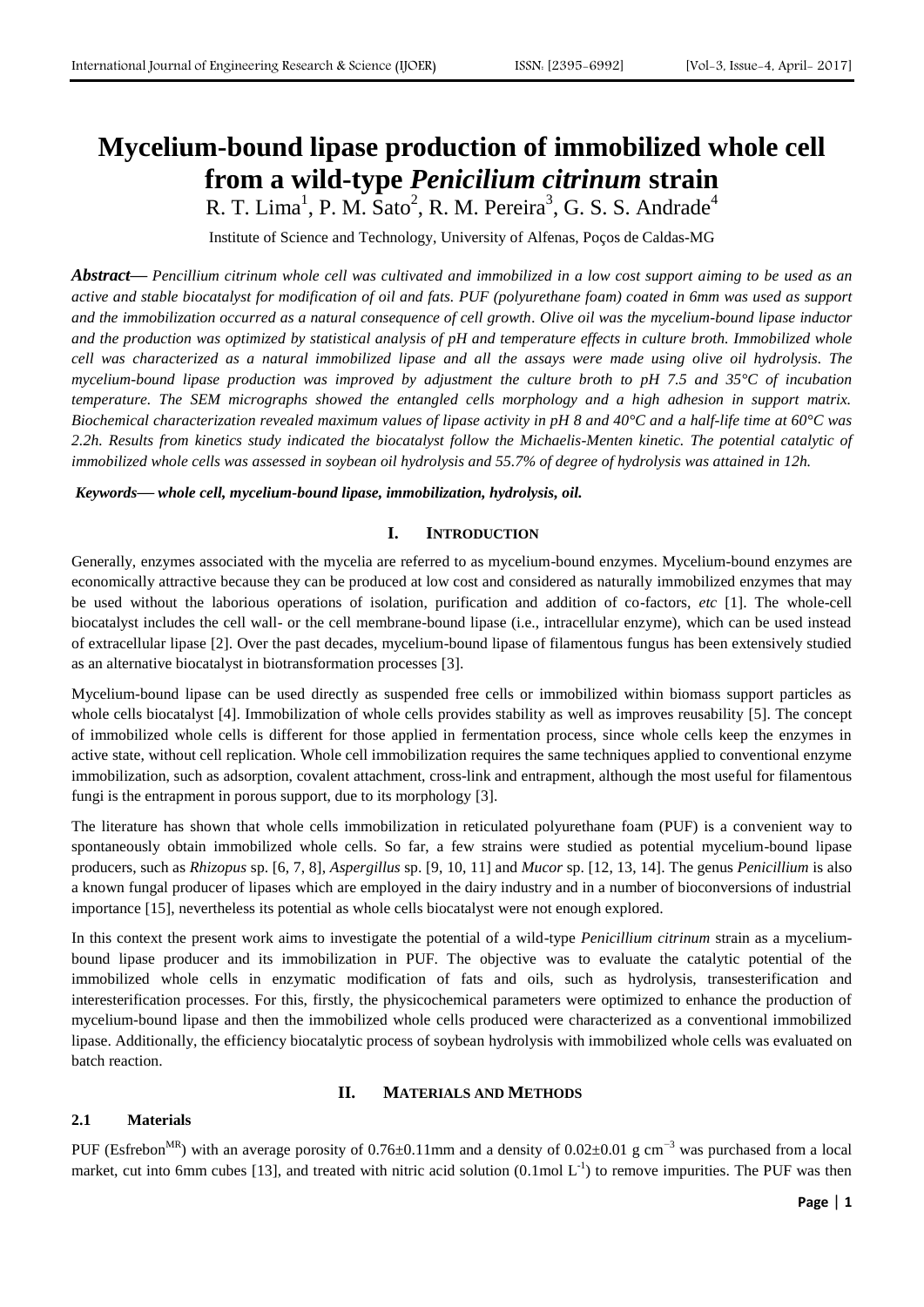washed twice with distilled water and dried in an oven at 60 ℃ for 24h. Olive and soybean oils were purchased locally. Arabic gum (Synth), ethanol (Synth) and acetone (Synth) were of analytical grade.

#### **2.2 Microorganism and growth media**

Fungal strain *P. citrinum* URM 4216 was purchased from culture collection URM (University Recife Mycologia) at Federal University of Pernambuco (Pernambuco, Brazil). PDA (Potato Dextrose Agar—Difco) was used as solid culture medium for fungi propagation. The culture medium used for cell growth contained soy peptone (Himedia) 70 g L<sup>-1</sup>, NaNO<sub>3</sub> (Vetec) 1.0 g  $L^{-1}$ , KH<sub>2</sub>PO<sub>4</sub> (Synth) g  $L^{-1}$ , MgSO<sub>4</sub>·7H<sub>2</sub>O (Vetec) 0.5 g  $L^{-1}$ , and olive oil (Carbonell) 30 g  $L^{-1}$ .

#### **2.3 Preparation of immobilized whole cells biocatalyst**

Whole cells immobilized were prepared by inoculating a suspension of fungal cells spores  $(10 - 50 \text{ mL L}^{-1})$  into 250 mL conical flasks containing 100 mL of culture medium (pH adjusted) and 0.6 g of cuboidal PUF sterilized previously. The system was incubated at controlled temperature for a maximum period of 120 h. The immobilized whole cell biocatalyst was separated from the liquid medium by filtration, washed twice with distilled water and acetone, and dried under vacuum for 24h.

#### **2.4 Experimental design**

A  $2<sup>2</sup>$  full experimental design with three replicates at the center point was used to evaluate the effect of physic-chemical parameters pH  $(X_1)$  and temperature  $(X_2)$  in the mycelium-bound lipase production. The lipase activities were the response variable of the design experiment and assayed by the hydrolysis of olive oil emulsion [13]. The experimental design results were analyzed using Statistica version 7 (StatSoft Inc., USA).

#### **2.5 Determination of morphological, biochemical and kinetics properties**

Surface morphology of immobilized whole cells was observed by Scanning Electron Microscopy (SEM) (LEO 440i Oxford). The pH and temperature optimal of the immobilized whole cell lipase was studied within the  $6.0 - 8.5$  and  $30 - 55^{\circ}$ C range, respectively. The influence of substrate concentration (olive oil) on the hydrolytic activities was also analyzed in the hydrolysis assay varying the proportion of oil in the emulsion from 5 to 70% wt. Michaelis-Menten constant  $(K_m)$  and the maximum velocity ( $V_{\text{max}}$ ) were calculated using OriginPro version 8 (Originlab Corporation). The thermal stability of lipase was determined by incubating the whole cells at 60℃ for 150 min with periodical withdrawals every 30 min to quantification the residual lipase activity and calculation the denaturation rate constant  $(k_D)$  and half-life time  $(t_{1/2})$ . In all the experiments, the lipase activities were assayed by the hydrolysis of olive oil emulsion 10 % wt [13].

#### **2.6 Soybean oil hydrolysis**

Batch hydrolytic reactions were performed in 250mL conical flasks in an orbital shaker (170 rpm) at 37°C and atmospheric pressure for 24 h, containing 50 g emulsion soybean oil (oil/water ratio =  $1/4$ ; 2.5% Arabic gum). After addition of 10% wt. of immobilized whole cells, small samples were removed from the reactor periodically to quantify the free fatty acids formed. The degree of hydrolysis was calculated according to Equation (1) [16].

$$
\% Hidrólise = \frac{(v_a - v_b) * M * 10^{-3} * M W m}{W t * f} * 100 \tag{1}
$$

where Va is the volume of potassium hydroxide solution (KOH) required during titration of sample; Vb is the volume of potassium hydroxide solution (KOH) required during titration of control; M is the KOH molarity (0.02 M); MWm is the average molecular weight of fatty acids  $(278.6 \text{ gmol}^{-1})$ ; Wt is the weight of the sample taken and f is the fraction of oil at start of reaction.

#### **III. RESULTS AND DISCUSSION**

#### **3.1 Mycelium-bound lipase immobilization**

*P. citrinum* whole cell was prepared and immobilized in PUF in a medium containing olive oil at 30°C for 120h of incubation time. The biomass growth kinetic and lipase activity of mycelium and extract broth are showed in Fig.1. As observed, there was no expressive growth up to 48 h of incubation time. After that, biomass growth curve followed typical microorganism growth and the highest biomass concentration (49.3  $\pm$  1.5 g L<sup>-1</sup>) was attained in 96 h of incubation. Mycelium-bound lipase production was confirmed by the high lipase activity reached, in order to 105.5  $\pm$  3.0 U g<sup>-1</sup>, in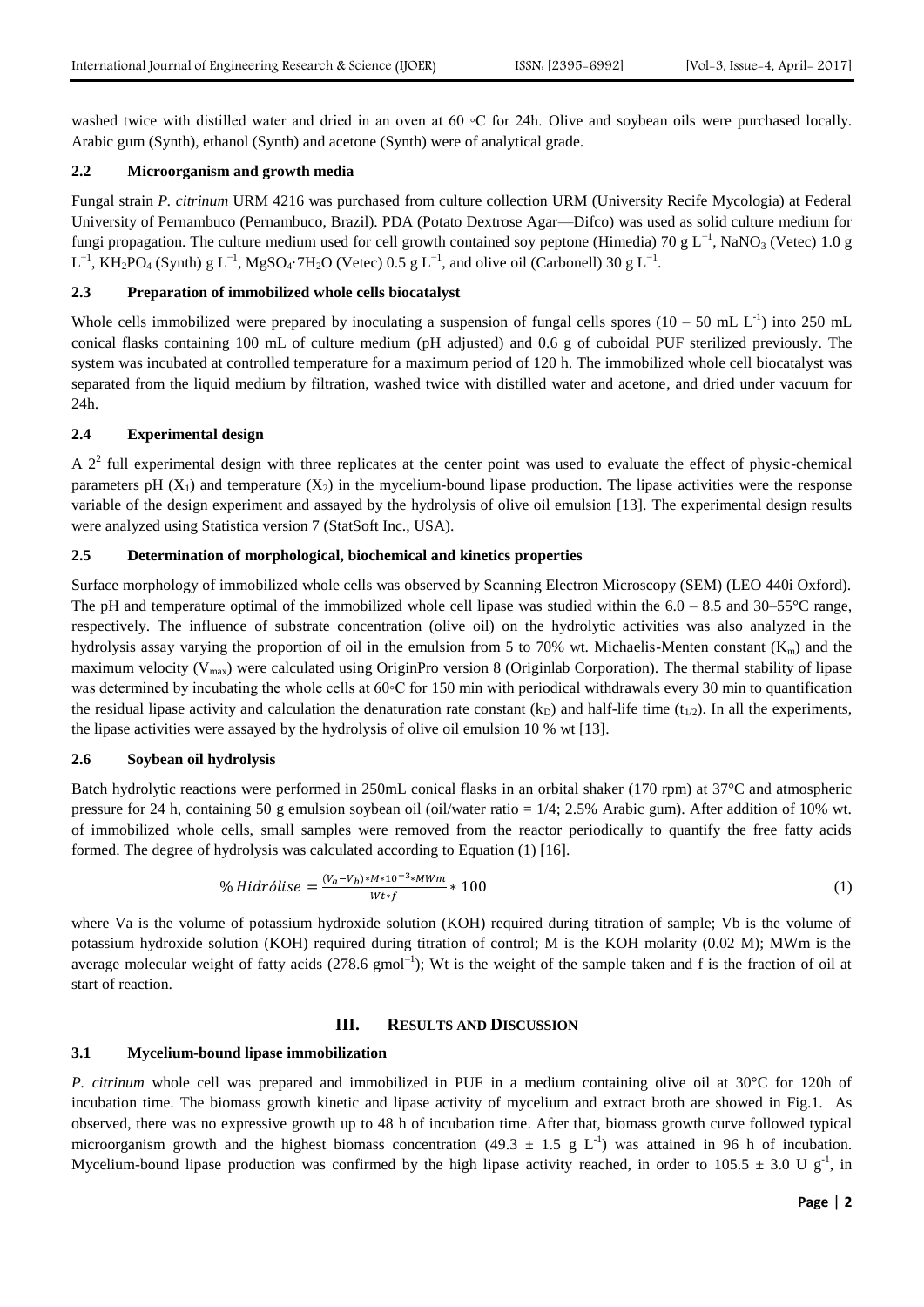comparison with low value obtained by extract broth. In addition, it was also verified a proportional relation between the fungal growth and mycelium-bound lipase activity.



# **FIGURE 1: PROFILE OF BIOMASS GROWTH (--), MYCELIUM-BOUND LIPASE ACTIVITY (--) AND EXTRACT BROTH LIPASE ACTIVITY (--). CULTIVATION CONDITIONS: PH 6.8 (WITHOUT ADJUSTMENT), 30 °C, 0.3 L INOCULUM**

Previous work [12] reported an unsatisfactory mycelium-bound lipase activity using *P. citrinum* whole cells immobilized in PUF, with only  $10.53 \pm 0.67$  U g<sup>-1</sup> lipase activity. However, a study about the profile of biomass growth was not performed, adopting 72h of incubation time. As can be observed in Fig. 1, 72h is considered to be insufficient since the biomass growth was still at the lag phase. Therefore, the incubation time of 96h was adopted in all followed experiments.

## **3.2 Experimental design**

Optimization of culture conditions is very important as they affect the enzyme production and the ratio between myceliumbound and extracellular lipases produced by the microorganism [3]. Studies of temperature and pH effects on growth and metabolite production are scare with respect to filamentous fungi, mainly *P. citrinum* cells. In this work, a full factorial 2² design with three replicates in the center points was used to study the combined effect of the pH and temperature in the culture medium to enhance the mycelium-bound lipase production by *P. citrinum* immobilized whole cells. In all runs olive oil was used as a lipase inductor and an incubation time of 96 h was assumed. The experimental design is shown in Table 1 together with the experimental results in terms of lipase activity.

## **TABLE 1 EXPERIMENTAL DESIGN AND RESULTS ACCORDING TO A FULL 2 2 FACTORIAL DESIGN TO EVALUATE THE INFLUENCE OF THE VARIABLES PH AND TEMPERATURE IN MYCELIUM-BOUND LIPASE PRODUCTION BY** *P. CITRINUM* **IMMOBILIZED WHOLE CELLS**

| <b>Runs</b> | Independent variables (coded values in parenthesis) | <b>Response variable</b>                        |                              |
|-------------|-----------------------------------------------------|-------------------------------------------------|------------------------------|
|             | $pH(X_1)$                                           | Temperature ( ${}^{\circ}$ C) (X <sub>2</sub> ) | Lipase activity $(U g^{-1})$ |
|             | $6.5(-1)$                                           | $25(-1)$                                        | 67.92                        |
|             | $6.5(-1)$                                           | $35 (+1)$                                       | 100.83                       |
|             | $7.5(+1)$                                           | $25(-1)$                                        | 130.16                       |
|             | $7.5(+1)$                                           | $35 (+1)$                                       | 162.78                       |
|             | 7.0(0)                                              | 30(0)                                           | 71.10                        |
|             | 7.0(0)                                              | 30(0)                                           | 64.53                        |
|             | 7.0(0)                                              | 30(0)                                           | 67.33                        |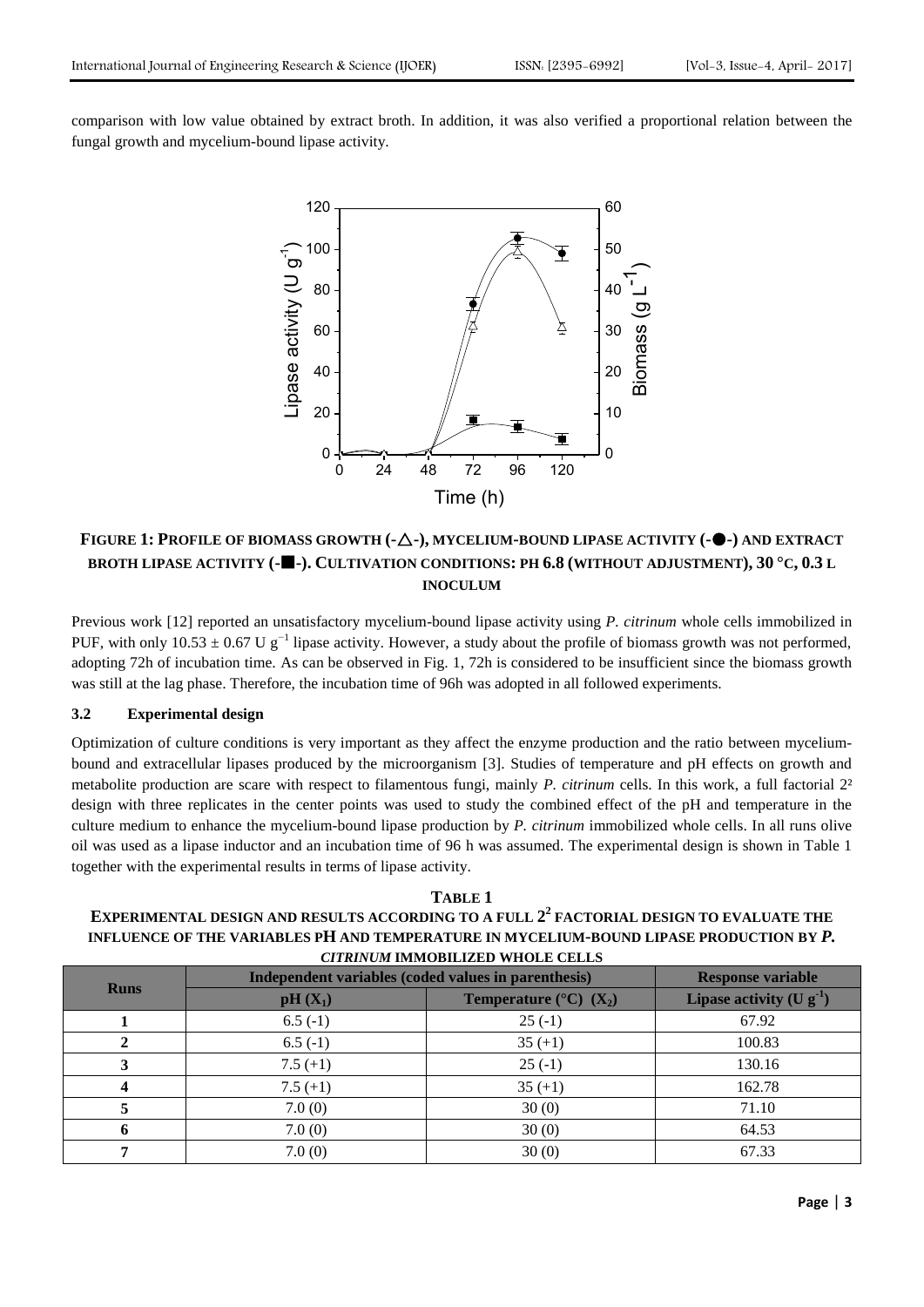Results in Table 1 showed the strong influence of pH and temperature in mycelium-bound lipase production. Lipase activity were varied about 67 – 163 U  $g^{-1}$  and the maximum value was attained at the highest pH level (7.5) and temperature (35°C) as shown in run 4. Much lower values were found at center points (pH 7.0 and 30°C) and at the lowest level (pH 6.5 and 25°C), indicating the positive effects of pH and temperature on the mycelium-bound activity. Similar results are found in literature, since most of the lipases from *Penicillia* are reported to be most active and stable in neutral to alkaline pH range and high temperatures [15, 17].

This hypothesis was confirmed by the statistical analysis of these results that showed significant and positive effects for both studied variables at a 95 % confidence level, unlike interaction, as described in Table 2.

# **TABLE 2 ESTIMATED EFFECTS, STANDARD ERRORS AND STUDENT'S T TEST FOR MYCELIUM-BOUND LIPASE PRODUCTION BY** *P. CITRINUM* **IMMOBILIZED WHOLE CELLS USING A FULL 2 2 FACTORIAL DESIGN**

| <b>Variable</b> | <b>Effects</b> | <b>Standard error</b> | p         |
|-----------------|----------------|-----------------------|-----------|
| Mean            | 119.27         | ± 1.70                | $0.0002*$ |
| <b>X1</b>       | 64.16          | ± 3.41                | $0.0028*$ |
| X2              | 33.86          | ± 3.41                | $0.0099*$ |
| <b>X1.X2</b>    | $-0.15$        | ± 3.41                | 0.9645    |

*\* Significant at 95 % confidence level. X<sup>1</sup> and X<sup>2</sup> represent the variables pH and temperature, respectively.*

The main effects (Table 2) were fitted by multiple regression analysis to a linear model and the best fitting response function can be written by Equation (2), in which A= Lipase activity (U  $g^{-1}$ );  $X_1$ = coded value of temperature (°C) and  $X_2$  = coded value of pH.

$$
A = 119.27 + 32.08X_1 + 16.93X_2
$$
 (2)

The statistical significance of this model was evaluated by the F test (Table 3), which revealed that this regression is statistically significant at 95 % probability level. The model did not show lack of fit and the determination coefficient ( $R^2 =$ 0.9975) indicates that the model can explain 99.75 % of the variability. Thus, the fitted equation displayed was considered to be suitable for describing the lipase activity as a function of the studied variables and was used to plot the response surfaces as showed in Figure 2.

## **TABLE 3 ANALYSIS OF VARIANCE (ANOVA) FOR THE REGRESSION OF THE MODEL THAT REPRESENTS MYCELIUM-BOUND LIPASE PRODUCTION BY** *P. CITRINUM* **IMMOBILIZED WHOLE CELLS USING A FULL 2 2 FACTORIAL DESIGN**

| <b>Variables</b> | <b>Sum of squares</b> | <b>Degree of freedom</b> | <b>Mean square</b> | F      | $\boldsymbol{p}$ |
|------------------|-----------------------|--------------------------|--------------------|--------|------------------|
| $X_1$            | 4116.79               |                          | 4116.79            | 354.75 | $0.0028*$        |
| $\mathbf{X}_2$   | 1146.48               |                          | 1146.48            | 98.80  | $0.0099*$        |
| $X_1.X_2$        | 0.022                 |                          | 0.022              | 0.002  | 0.9694           |
| Pure error       | 23.21                 | 2                        | 11.61              |        |                  |
| $\mathbb{R}^2$   | 0.9975                |                          |                    |        |                  |

*\* Significant at 95 % confidence level. X<sup>1</sup> and X<sup>2</sup> represent the variables pH and temperature, respectively.*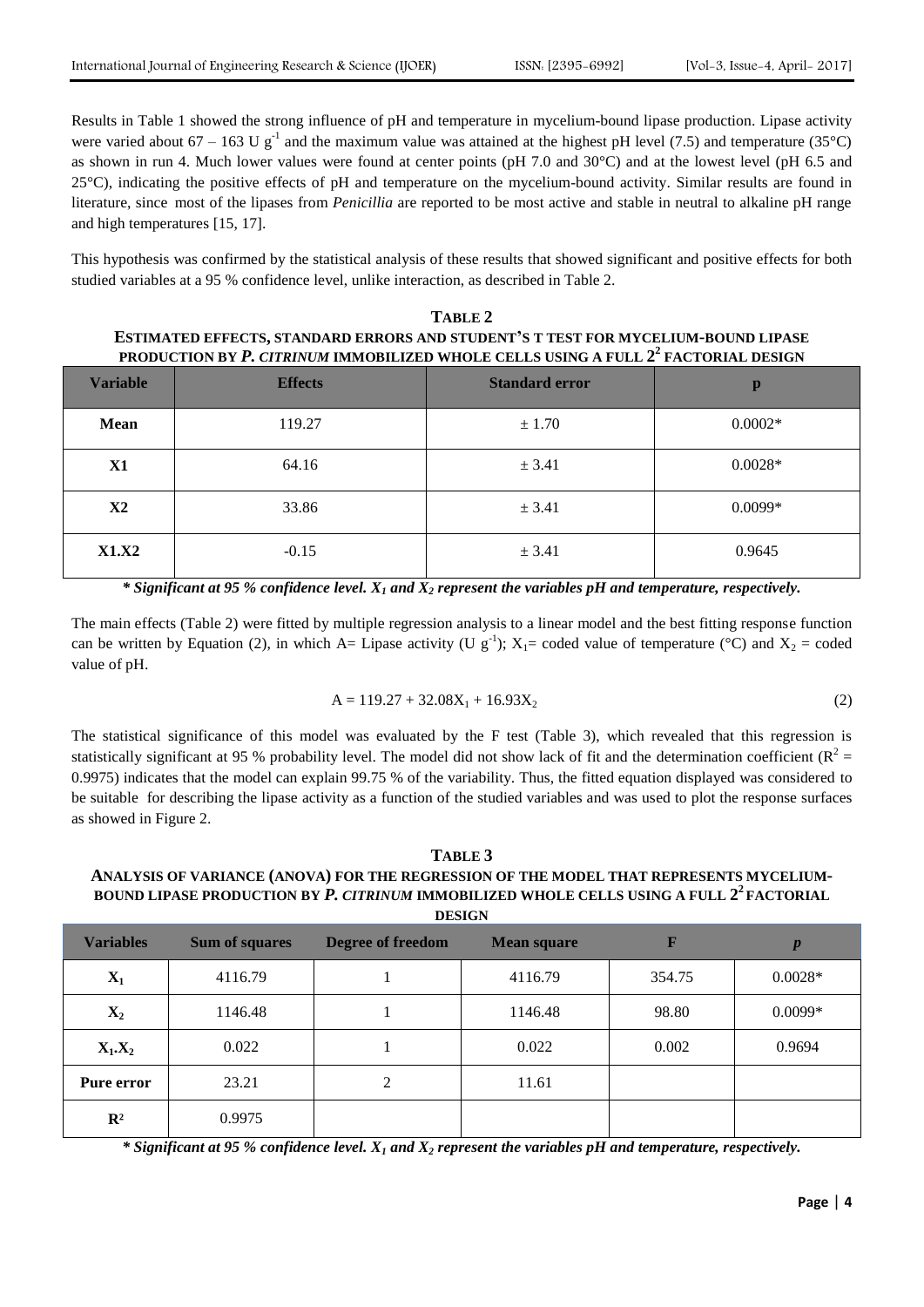

# **FIGURE 2. SURFACE RESPONSES FOR THE MYCELIUM-BOUND LIPASE PRODUCTION BY** *P. CITRINUM* **IMMOBILIZED WHOLE CELLS AS A FUNCTION OF pH AND TEMPERATURE ACCORDING TO THE FITTED MATHEMATICAL MODEL**

Data showed the best conditions to enhance mycelium-bound lipase production is at pH 7.5 and temperature of 35°C. To validate the model (Equation 2), cultivation runs were performed under the optimal predicted conditions and the differences between the experimental and theoretical values were lower than 2%.

The spore concentration of the inoculum appears to be a critical factor for the process outcome and also in the immobilized cells and lipase activity [13]. Under the establishment conditions in terms of pH and temperature, the effect of inoculum in mycelium-bound lipase production was evaluated and illustrated by Figure 3.

Figure 3 shows, except 10 mL  $L^{-1}$ , there were no expressive difference between mycelium-bound lipase production in range of 20 to 50 mL  $L^{-1}$  of inoculum concentration. The highest lipase activity value was attained with 30 mL  $L^{-1}$  that corresponds to about 1x10<sup>6</sup> spores mL<sup>-1</sup> medium concentration. Similar behavior was obtained in a previous study using Mucor *circinelloides* whole cells immobilized in PUF, in which high lipase activity was found with the same spore concentration [13].



**FIGURE 3. THE EFFECT OF INOCULUM SPORES IN THE MYCELIUM-BOUND LIPASE PRODUCTION BY** *P. CITRINUM* **IMMOBILIZED WHOLE CELLS**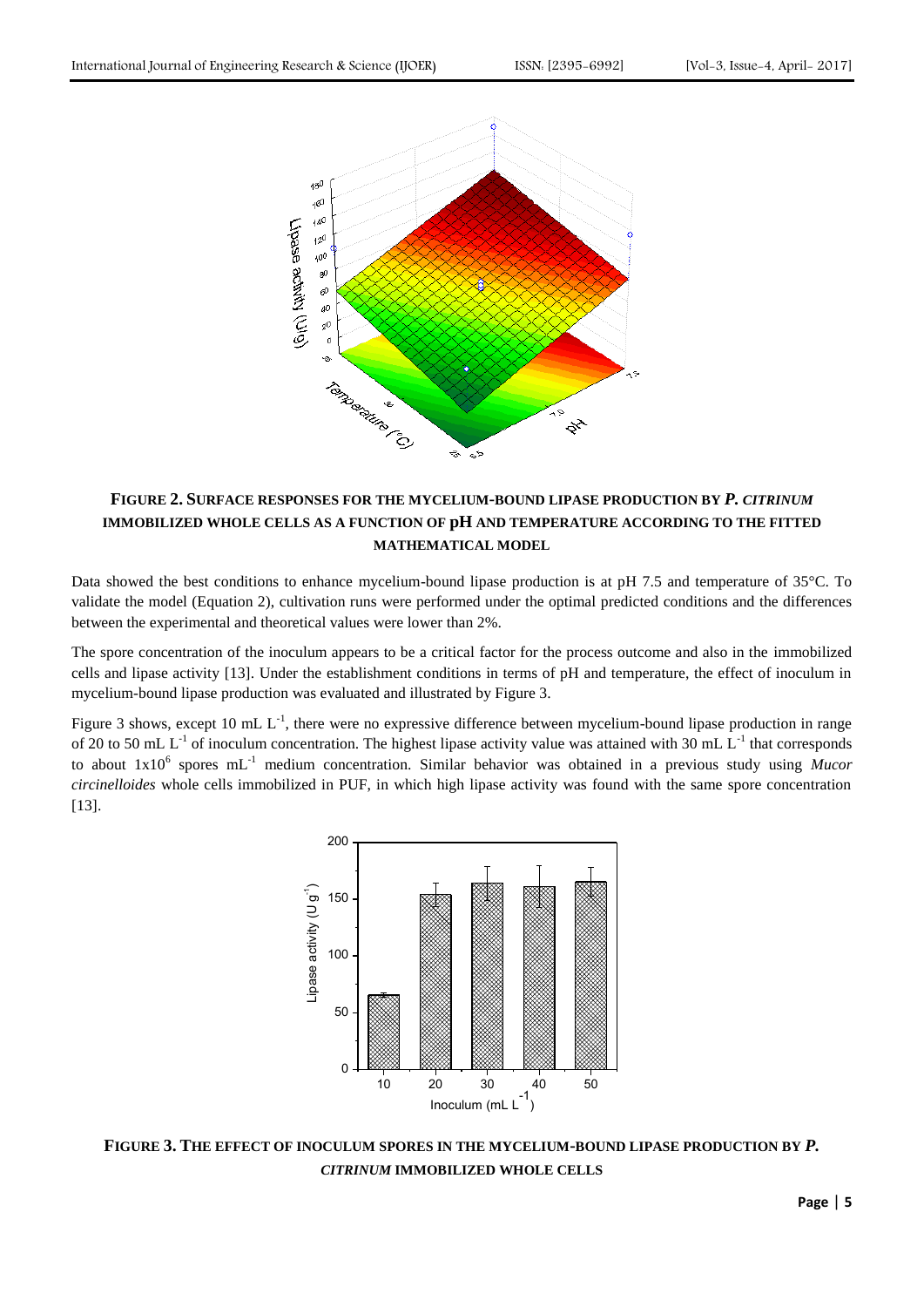Wolski et al. [17] evaluate the effect of inoculum concentration in lipase activity from *Penicillium* sp. and found that 40 mL  $L^{-1}$  was the best inoculum concentration. Some reports related the effect of inoculum in fungal morphology, since the biomass growth in fully entangled filaments are obtained with lower inoculum concentration, thus enhancing the lipase production [18].

#### **3.3 Morphological, biochemical and kinetics properties**

Figure 4 (a-b) shows the SEM images of a cross sectional of whole cells immobilized in 6-mm cubic PUF particle. As can be observed in Fig. (4a), the cells have formed a dense film inside the reticulated fiber of PUF, which means the strong adhesion of cells into the support. This is very important and indicated that the cells would not release from the support even under vigorous agitation. With 5 times magnification (Fig. 4b), it is possible to see fully entangled morphology of cells around the fiber of PUF.



FIGURE 4. SEM IMAGES OF P. citrinum WHOLE CELLS IMMOBILIZED IN PUF WITH MAG OF (A) 100 X (B) 500X

The effect of the pH and temperature on mycelium-bound lipase activity was investigated by varying the buffer pH from 6.0 to 8.5 and temperature from 30 to 55 °C. The higher values of lipase activity was on average 166.8  $\pm$  3.2 U g<sup>-1</sup> and, as illustrated in Fig. 5a, the lipase activity increase proportionally with pH, achieving the maximum value in pH 8.0. For temperature, the optimal lipase activity was attained at 40 °C (Fig. 5b).



**FIGURA 5. PH (A) AND TEMPERATURE (B) OPTIMAL OF** *P. CITRINUM* **IMMOBILIZED WHOLE CELLS**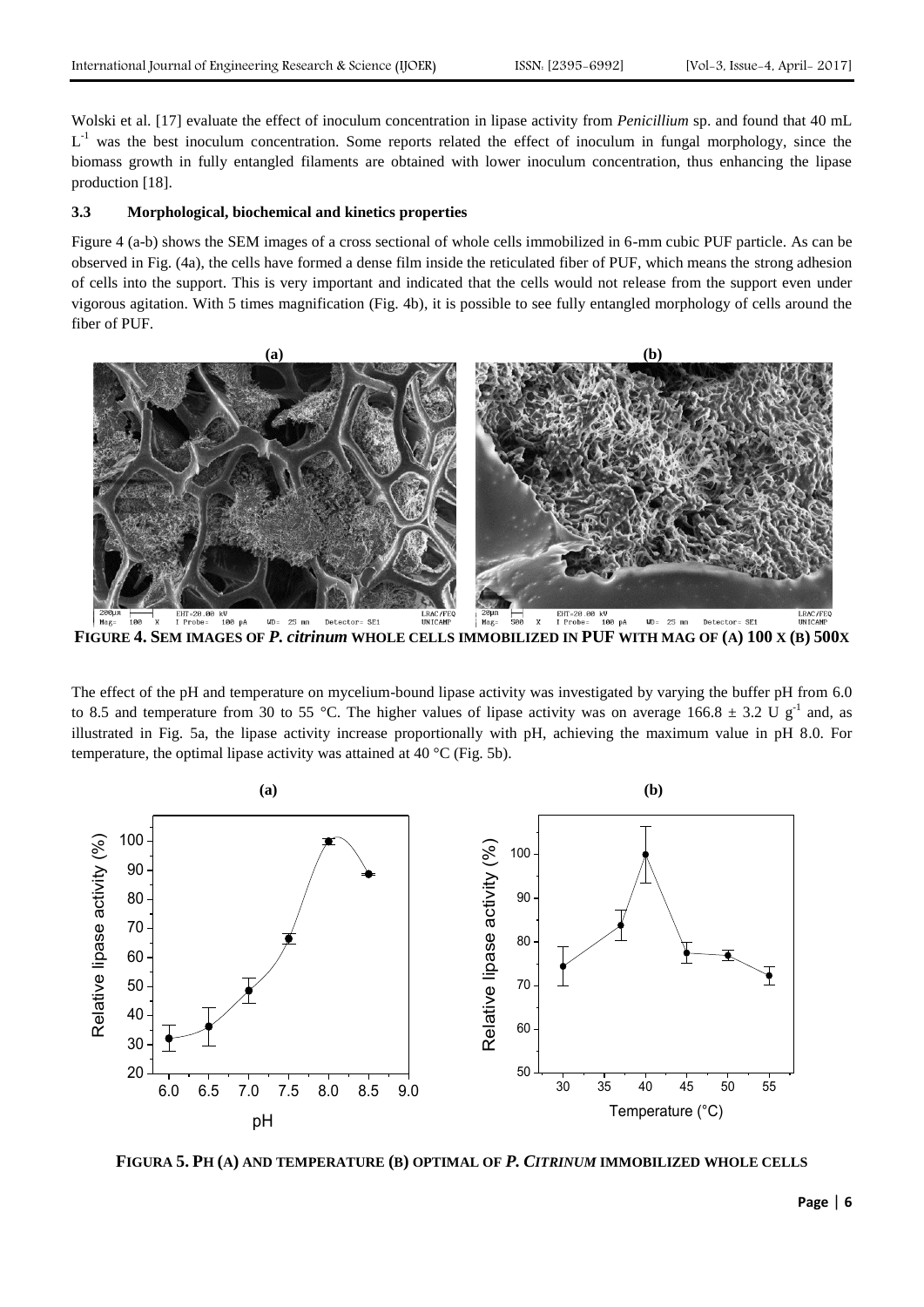The thermal stability of mycelium-bound lipase from immobilized whole cells was determined aiming to evaluate the irreversible loss of enzymatic activity on exposure to high temperature. Figure 6 shows the denaturation kinetic of lipase activity at 60  $\degree$ C for 150 min. After this period, the mycelium-bound lipase remained lower than 50% of its original activity. Based on these results, by fitting a model of first order deactivation, the thermal deactivation constant  $(k_d)$  and half-life time  $(t_{1/2})$  of immobilized whole cells were determined and the values achieved were 8.62x10<sup>-5</sup> h<sup>-1</sup> and 2.23h, respectively. The half-life time is the time which takes for the activity to reduce to a half of the original activity and inversely proportional to the rate of deactivation.



**FIGURE 6. RESIDUAL LIPASE ACTIVITY OF** *P. CITRINUM* **IMMOBILIZED WHOLE CELLS AT 60°C**

The enzyme kinetics parameters  $K_m$  and  $V_{max}$  were measured from nonlinear regression technique aiming to determine the catalytic effectiveness of the immobilized whole cells. The apparent  $V_{\text{max}}$  value indicated the maximum reaction rate and the  $K_m$  value indicated the substrate affinity and enzyme conformational changes, while the catalytic efficiency ( $V_{\text{max}}/K_m$ ) indicated the overall cumulative effect of  $V_{\text{max}}$  and  $K_{\text{m}}$  on enzyme activity [19]. The lipase activity of immobilized whole cells at different substrate concentrations was determined, as illustrated in Figure 7, and the maximum reaction rate obtained ( $V_{max}$ ) was 123.2 U g<sup>-1</sup>. The lower affinity of the mycelium-bound lipase-substrate was revealed by its elevated  $K_m$  value of 158.10 mM, confirmed by catalytic efficiency of 0.78. This behavior can be due to the presence of support matrix associated to mycelium, which would cause diffusional effects in mass transfer between lipase and substrate [8].



**FIGURE 7. EFFECT OF SUBSTRATE CONCENTRATION IN LIPASE ACTIVITY OF** *P. CITRINUM* **IMMOBILIZED WHOLE CELLS (EXPRESSED BY TOTAL FATTY ACIDS INTO OIL EMULSION)**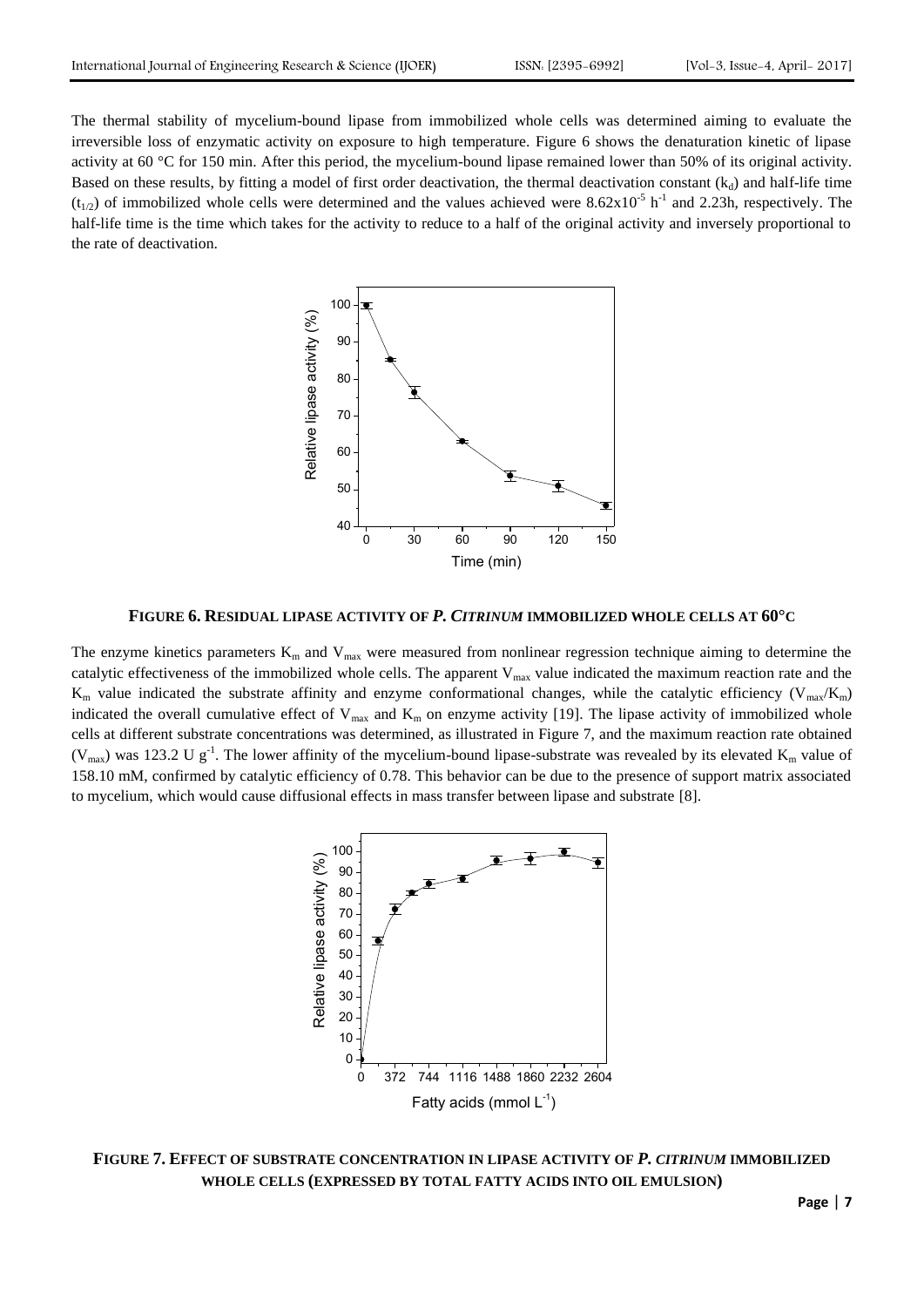#### **3.4 Soybean oil hydrolysis**

The catalytic potential of immobilized whole cells was evaluated in the hydrolysis of vegetable oil with long-chain polyunsaturated fatty acids such as soybean. Soybean oil hydrolysis was performed in a stirred-tank reactor for 24 h at 37 ◦C with Arabic gum as emulsifier in oil emulsion (25% wt.) at pH 7.0 buffer phosphate 0.1mol L<sup>-1</sup>. The kinetic profile of the soybean oil hydrolysis is displayed in Figure 8.



**FIGURE 8- KINETIC OF SOYBEAN OIL HYDROLYSIS CATALYZED BY** *P. CITRINUM* **IMMOBILIZED WHOLE CELLS (T=37 ºC, PH 7.0)**

Under these conditions, soybean oil was efficiently hydrolyzed by immobilized whole cells achieving almost 50% of hydrolysis degree in 3h of reaction time. Maximum hydrolysis degree of  $55.7 \pm 1.6\%$  was attained in 12h of reaction time, which remained stable for a further 12 h. These results evidenced the potential of immobilized whole cells as biocatalyst in reaction of hydrolysis, since the literature reports similar results employing commercial preparations lipase. Aarthy et al. [20] investigate the hydrolysis of cod liver, salmon, sardine and shark oils using *Cryptococcus* sp. lipase and found in 24h hydrolysis degree in a range of 28.6 to 36.4 %. After an optimization of reaction conditions such as time, emulsifier and loading lipase, the hydrolysis ratio was enhanced to 83.7%, but in 72h of reaction time. Avelar et al. [21] tested soybean, canola and olive oils in the hydrolysis reactions employing lipase from dormant castor bean seed and found in 3h of reaction about 88.2% degree of hydrolysis for canola oil. They optimized the parameters mass ratio oil:buffer, temperature and CaCl<sub>2</sub>, and achieved full hydrolysis of canola oil in 3h of reaction time.

#### **IV. CONCLUSION**

*P. citrinum* whole cells were successfully immobilized in PUF and suitable conditions to enhance the mycelium-bound lipase production were determined. Maximum lipase activity was achieved in 96 h incubation time in medium at pH=7.5 at 30 °C using inoculum size of 30 mL  $L^{-1}$ . SEM images showed strong adhesion of cells into the support matrix under the establishment conditions. The immobilized whole cells were characterized and revealed optimum lipase performance in pH 8.0 at 37 °C, with V<sub>max</sub> 123.24 U g<sup>-1</sup> and satisfactory thermal stability at 60° C (half-life time =2.23 h). Enzymatic soybean hydrolysis was carried out by immobilized whole cells, which obtained maximum hydrolysis degree of 55.7 $\pm$  1.56% in 12h of reaction time. These results suggest the use of immobilized whole cells as biocatalyst are promising and economically attractive in oils and fats industry.

#### **ACKNOWLEDGEMENTS**

The authors are grateful for the financial support provided by Fundação de Amparo à Pesquisa do Estado de Minas Gerais (FAPEMIG) Process number APQ 01976-13.